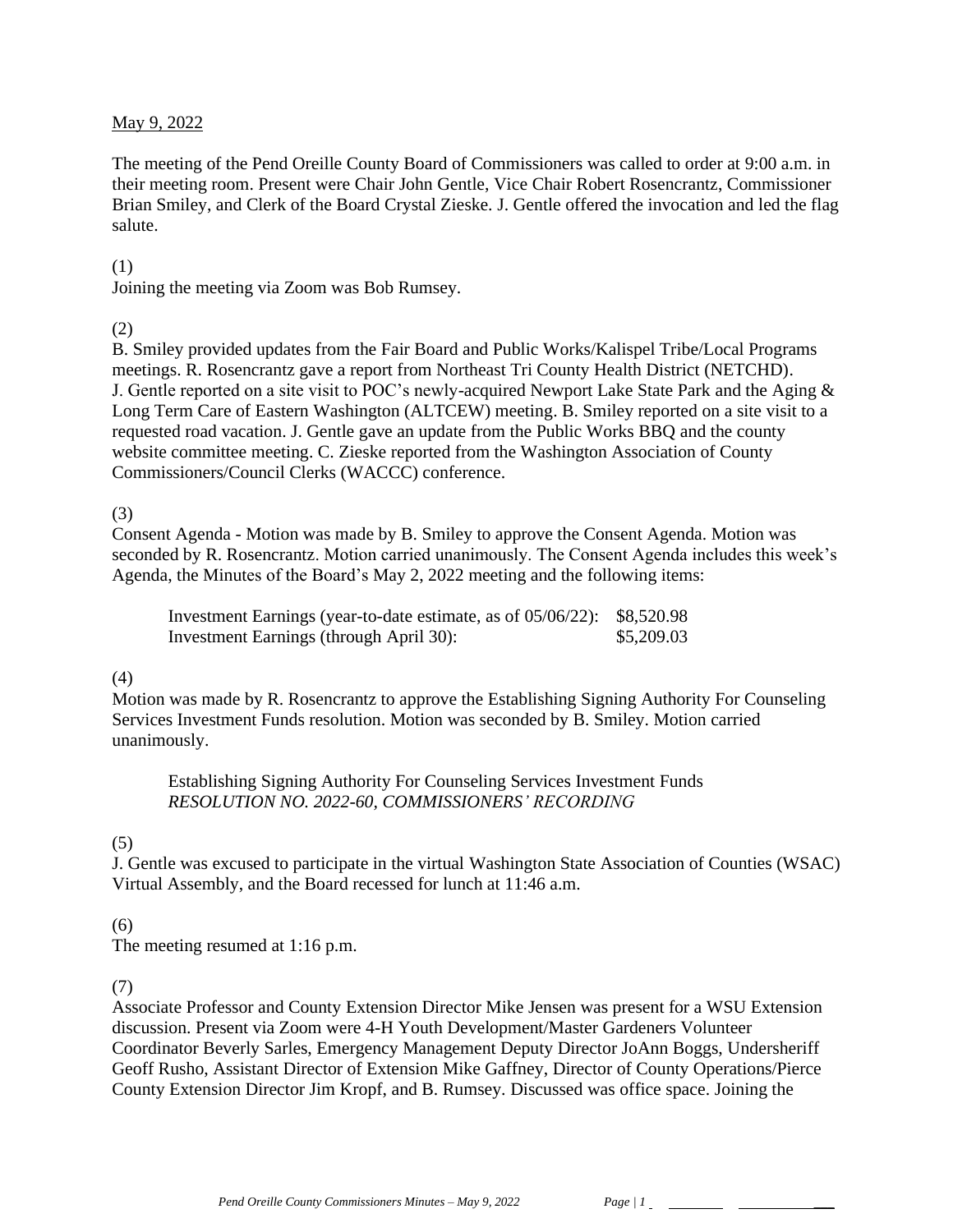update in progress via Zoom was Tracy Morgan Kalispel Tribal Extension. Also discussed were the demonstration garden, SNAP-Ed program, and Community Mitigation Assistance Team (CMAT).

(8)

Human Resources Manager Terra Sirevog was present for an update. Present via Zoom were J. Boggs, G. Rusho, and B. Rumsey. Discussed was a proposed sign-on bonus for dispatch. Joining the update in progress via Zoom were Commissioner Programs/HR Assistant Christine Rahoun and Sheriff Glenn Blakeslee.

Motion was made by R. Rosencrantz to approve Charles Doyal as a Designated Crisis Responder (DCR) for Pend Oreille County. Motion was seconded by B. Smiley. Motion carried unanimously. Also discussed were the possibility of Parks Director duties being added to the Forester job description and the status of the Counseling Services Director hiring process.

Motion was made by B. Smiley to approve the Amendment To County Policy Regarding Sign-On Bonus resolution. Motion was seconded by R. Rosencrantz. Motion carried unanimously.

Amendment To County Policy Regarding Sign-On Bonus *RESOLUTION NO. 2022-61, COMMISSIONERS' RECORDING* 

Motion was made by R. Rosencrantz to approve the Payroll Change Notice, effective May 13, 2022, for Kevin Wiklund in Public Works. Motion was seconded by B. Smiley. Motion carried unanimously.

Payroll Change Notice: Public Works-Roads-Kevin Wiklund, Foreman, Resignation, Effective 5/13/2022

Other topics of discussion were a proposed Grant Writer position, Surveyor job description, and an update from the Labor Relations Institute conference.

(9)

J. Gentle provided an update from the WSAC Virtual Assembly. Present via Zoom was B. Rumsey.

 $(10)$ 

Prosecuting Attorney Dolly Hunt was present via Zoom for a legal update. Present via Zoom was B. Rumsey. Discussed were upcoming agreements/contracts.

# (11)

The Board held a discussion on winter road maintenance, possible solutions, and reviewed a draft ordinance presented by R. Rosencrantz.

# (12)

Public Comment –Norm Smith and B. Rumsey were present via Zoom for comment but did not provide comment.

(13) Meeting continued to May 10.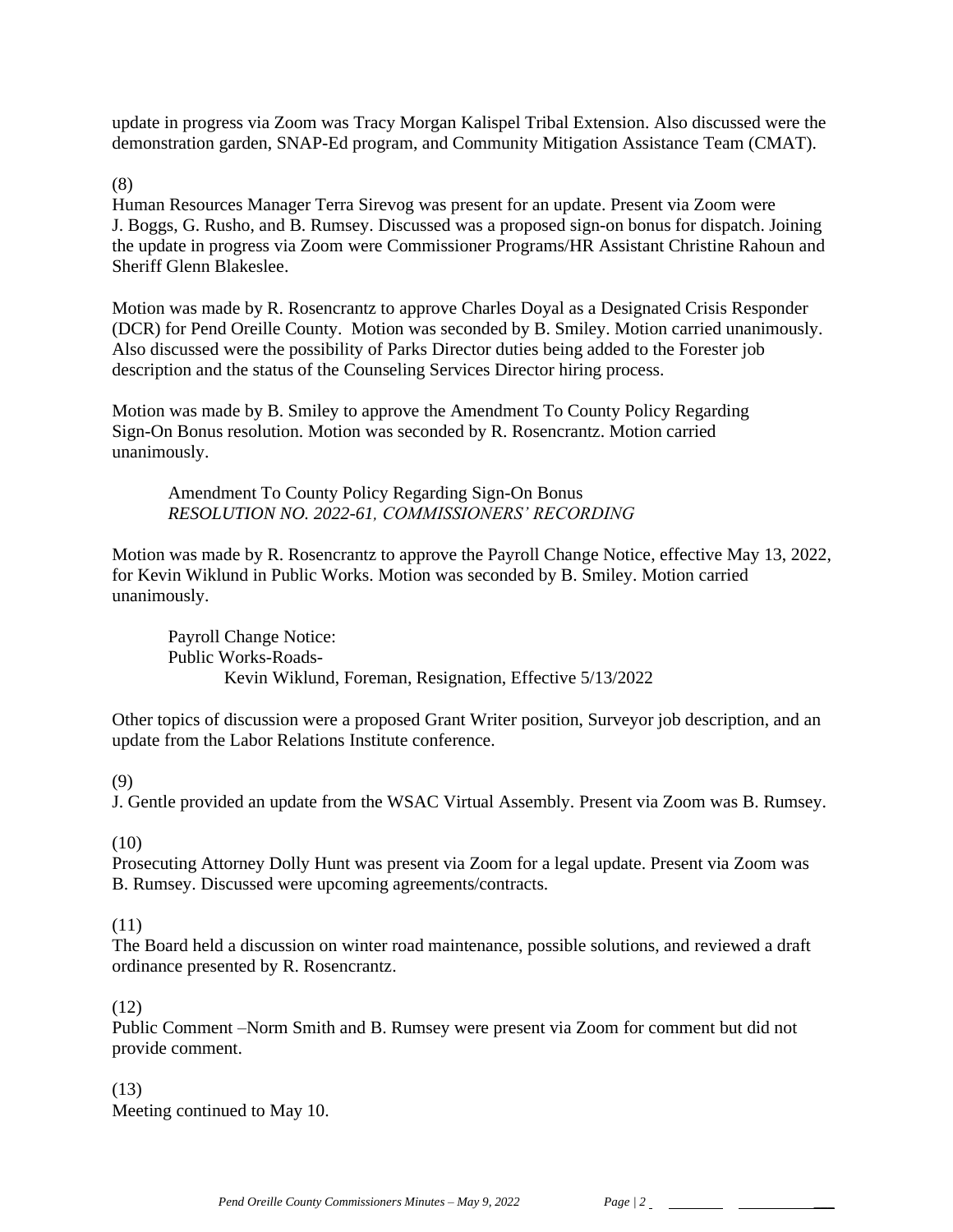#### May 10, 2022

J. Gentle convened the meeting of the Elected Officials and Department Heads at 9:00 a.m. Present were R. Rosencrantz, B. Smiley, C. Zieske, Assessor Jim McCroskey, Treasurer Nicole Dice, Public Works Acting Director George Luft, Road District Manager Kevin Thomas, T. Sirevog, C. Rahoun, G. Blakeslee, and present via Zoom were Financial Manager Jill Shacklett, Auditor Marianne Nichols, 911 Coordinator Steve West, County Clerk Tammie Ownbey, ITS Director Shane Flowers, Weed Control Coordinator Sharon Sorby, Counseling Services Acting Administrator Kris Martin, and J. Boggs. A roundtable discussion was held.

### (14)

G. Blakeslee remained to provide an update on the National Sheriff's Institute training he completed at the FBI facility in Quantico, VA., sponsored by U.S. Department of Justice in collaboration with Major County Sheriffs of America, International Association of Chiefs of Police, and the National Association of Counties.

# (15)

G. Luft was present for a Public Works update. Also in attendance were Fleet Manager Brian Egland and Forester Ryder Bricker, and present via Zoom was Receptionist/Administrative Assistant Tiffany Hansen. G. Luft requested to hire temporary workers. Motion was made by B. Smiley to approve the Road Department's request to advertise and hire six summer temporary positions. Motion was seconded by R. Rosencrantz. Motion carried unanimously.

A second touch was made by B. Egland to purchase a used chip spreader from Chelan County. G. Luft announced an upcoming meeting for Usk and Ione Bridges rehabilitation negotiations for scope and fees and also reported on a site visit to Cordes Road for a possible gate closure. The proposed ordinance, "Regarding emergency funds for road repairs, snowplowing, ice removal, and sanding of roads," was presented by R. Rosencrantz and reviewed by the group. The proposed ordinance will be more fully discussed at the May 24 PW update, in which J. Shacklett, M. Nichols, and D. Hunt will be invited to participate.

G. Luft proposed a Road Maintenance Summit where an overall policy for the road department can be developed, and the Board was in full support of participating in it. A first touch was provided on a potential interlocal agreement with the City of Newport for equipment and personnel. T. Sirevog joined the update in progress via Zoom. Discussion on compensation for Parks Director duties was held, and T. Sirevog joined the meeting in person. Trash collection at Sweet Creek was reviewed and an immediate plan for removal was determined.

# (16)

The Board recessed for lunch at 12:04 p.m., and J. Gentle was excused for the afternoon to travel to a WSAC meeting in Olympia.

# (17)

The meeting resumed at 1:15 p.m.

# (18)

The Board reviewed Payroll Change Notices, reflecting the new salary table adjustments and reclassification of Mental Health master's level staff approved by the Board on May 3, 2022. Motion was made by B. Smiley to approve the Payroll Change Notices for Jennifer Stout, Charles Doyal,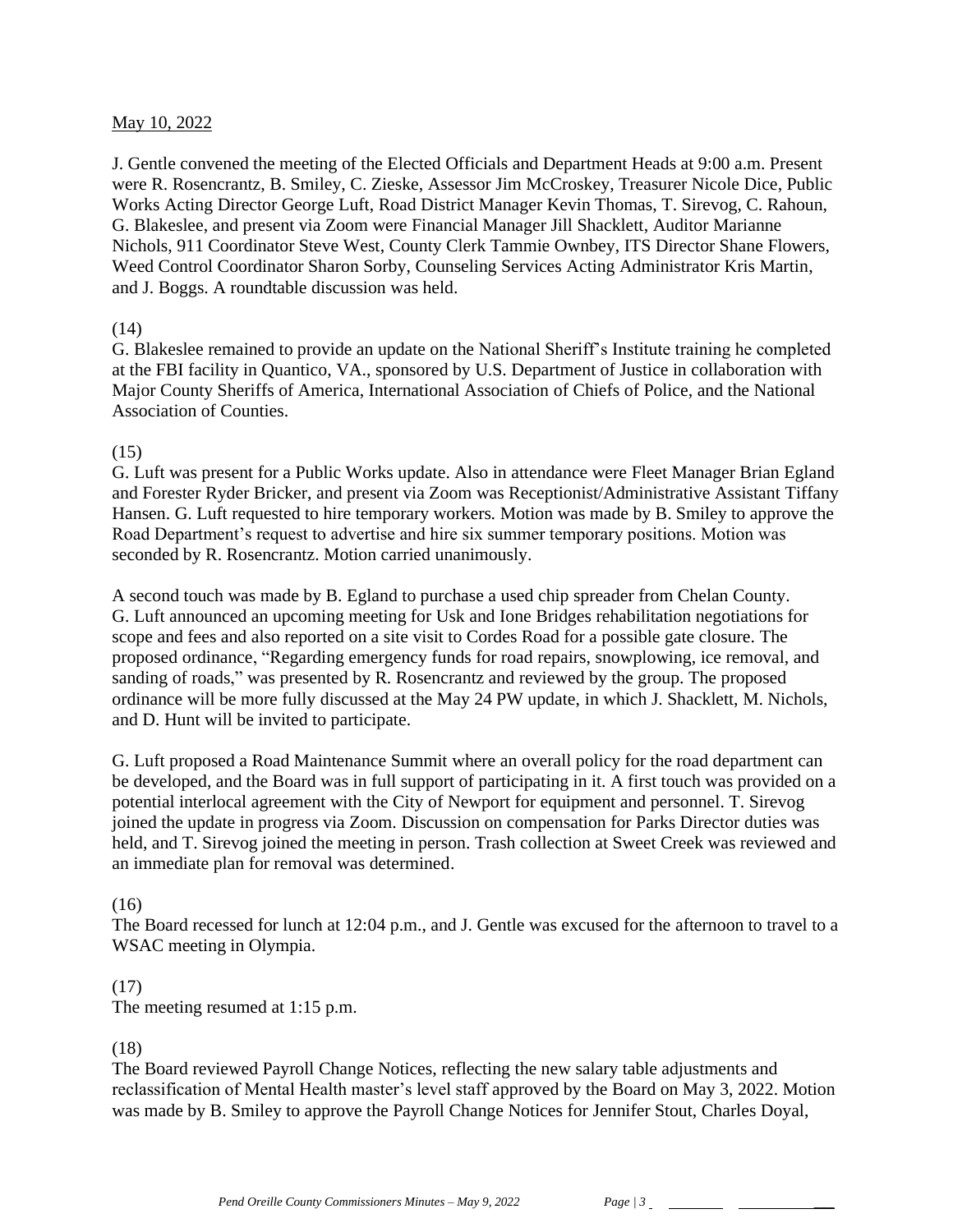Theresa Allen, Andrielle Flavel, and Erika Day. Motion was seconded by R. Rosencrantz. Motion carried unanimously. Joining the meeting in progress via Zoom was J. Boggs.

### (19)

ITS Director Shane Flowers was present for an update. Also present were GIS Manager Josh Shelton and GIS Analyst César Stoddard, and present via Zoom was J. Boggs. C. Stoddard and J. Shelton demonstrated the county's newly launched on-line driveway approach application and reported on their presentation at Newport High School's GIS class this morning. J. Shelton described their Enterprise migration project, then he and C. Stoddard left the update.

Motion was made by B. Smiley to issue a purchase order to Foxit for 75 licenses of Foxit 11 Pro PDF Editor and the software assurance licenses for upgrades in the amount of \$12,883.50, plus tax. Motion was seconded by R. Rosencrantz. Motion carried unanimously.

Motion was made by B. Smiley to issue a purchase order to Cerium for the VNXE SAN hardware and software support, in the amount of \$11,942.39, including tax. Motion was seconded by R. Rosencrantz. Motion carried unanimously.

Topics of discussion included waiting for docks for laptops, desktops being deployed, electronic timesheets, the public kiosk nearing completion, and security cameras.

#### (20)

Tri County Economic Development District (TEDD) Executive Director Jeff Koffel was present for an update. Also present was Regional Marketing & Tourism Developer Shelly Stevens. Updates were provided on the Regional Transportation Plan (RTP), Destination and Visitor survey, Regional Broadband Plan, Northeast Washington Veteran Resources Guide, Washington State Tourism Alliance (WTA), draft Northeast Washington Trail Strategy prepared by the Northeast Washington Sustainable Tourism and Recreation Team (NEWSTART), trails app, and Visit Northeast Washington's [www.itsreal.life](http://www.itsreal.life/) website. R. Rosencrantz updated J. Koffel on progress being made in addressing the needs of the Usk Bridge. R. Rosencrantz mentioned the \$10,000,000 from the Infrastructure Investment and Jobs Act [HR 3684] that TEDD has promised to POC, which will be TEDD's initial allocation of these funds. J. Koffel replied that TEDD has not received these funds but acknowledged the obligation to POC.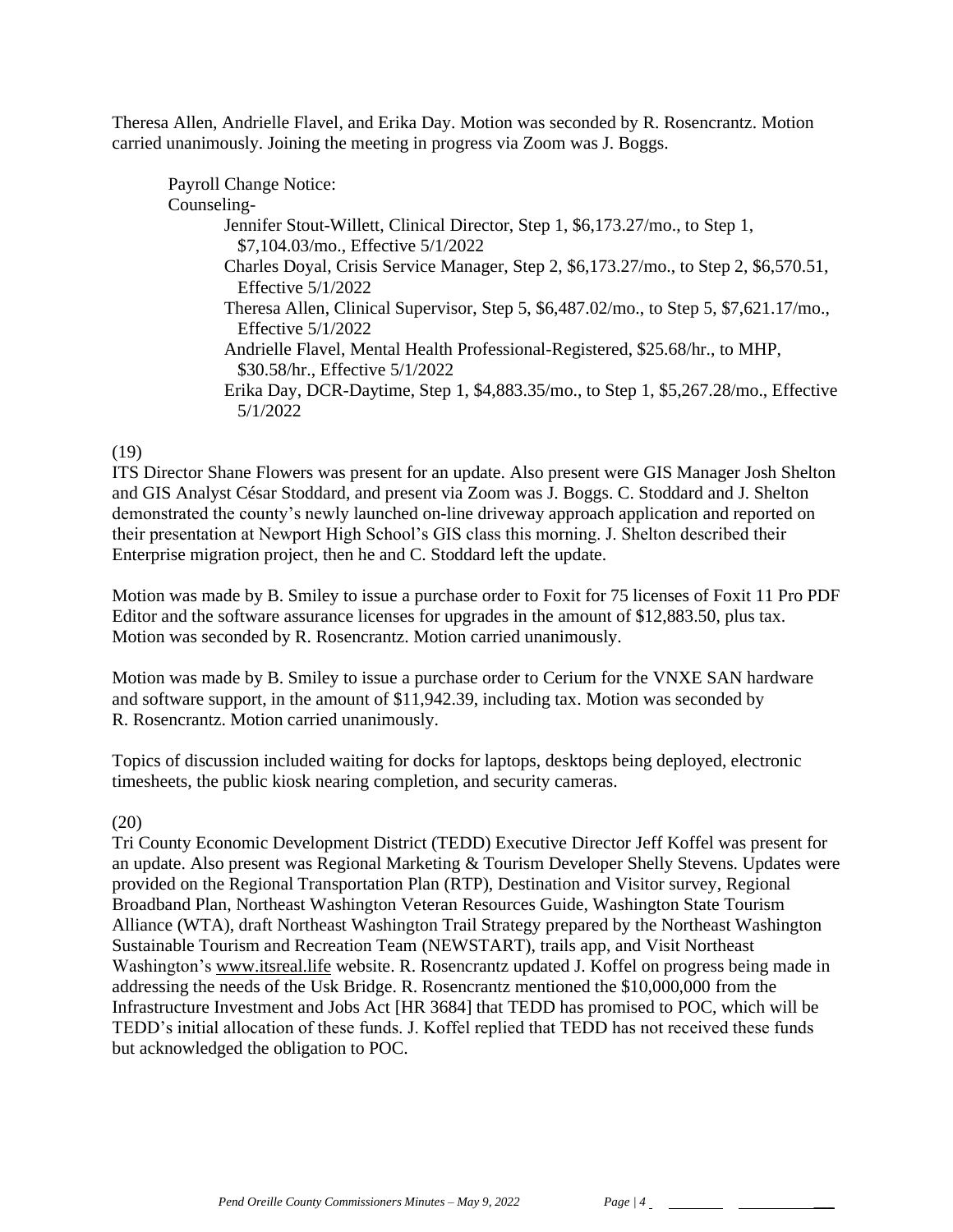### (21)

Correspondence Received:

- 5.9 Newport Creative District Steering Committee-Invitation re: Meet & Greet with Annette Roth, Community Development Manager for ArtsWA
- 5.10 Citizens for a Patriotic Fourth- Letter re: Request for Donations for Fireworks Display, Metaline
- 5.11 DNR/K. McNamee-Letter re: SEPA Lead Agency & Mitigated Determination of Nonsignificance, Retained (Q Muddy Basin Timber Sale)
- 5.12 Counseling Services-Letter of Support for Counseling Services Director
- 5.13 POC Weed Board-5.11.22 Agenda & 4.13.22 Minutes
- 5.14 R. Holmes-cc: Letter to POC Treasurer re: Demand for proof of Robert Eugene Holmes being liable for Property Tax to Pend Oreille County and the State of Washington

(22)

Correspondence Sent: B. Van de Veer-Sympathy Card

### (23)

As of this date, the Board approved vouchers for payment as listed and made available by the Auditor's Office. The following vouchers/warrants/electronic payments are approved for payment:

|                                     | Salary and Claim |              |
|-------------------------------------|------------------|--------------|
| <b>Current Expense</b>              |                  | \$355,869.41 |
| <b>Counseling Services</b>          | \$               | 94,952.70    |
| <b>Crime Victims Compensation</b>   | \$               | 331.11       |
| Fair                                | \$               | 7,252.82     |
| Park                                | \$               | 12,551.93    |
| Road                                | \$               | 80,861.28    |
| Veterans Assistance                 | \$               | 843.85       |
| <b>Timber Sales</b>                 | \$               | 1,837.11     |
| Auditor's O&M                       | \$               | 19,965.43    |
| <b>Emergency 911 Communications</b> | \$               | 31,959.19    |
| <b>Public Facilities</b>            | \$               | 3,996.61     |
| Mental Health Tax                   | \$               | 332.35       |
| Solid Waste                         | \$               | 21,878.69    |
| <b>Risk Management</b>              | \$               | 1,160.50     |
| Equipment R&R                       | \$               | 64,310.08    |
| <b>IT Services</b>                  | \$               | 54,183.03    |
| Sheriff's Trust                     | \$               | 264.00       |
| TOTAL                               |                  | \$752,550.09 |
|                                     |                  |              |

Checks 203098 through 203193 totaling \$193,117.00, dated May 9, 2022.

Checks 203096 through 203097 totaling \$3,054.58 and Electronic Funds Transfers 40134 through 40338 totaling \$314,284.38, and Checks 203082 through 203095 totaling \$3,872.03, and Electronic Funds Transfers 40085 through 40133 totaling \$50,806.42, and Checks 203236 through 203282 totaling \$90,037.50, and Electronic Funds Transfers 40341 through 40350 totaling \$228,951.41, dated May 10, 2022. Includes Jr. Taxing Districts.